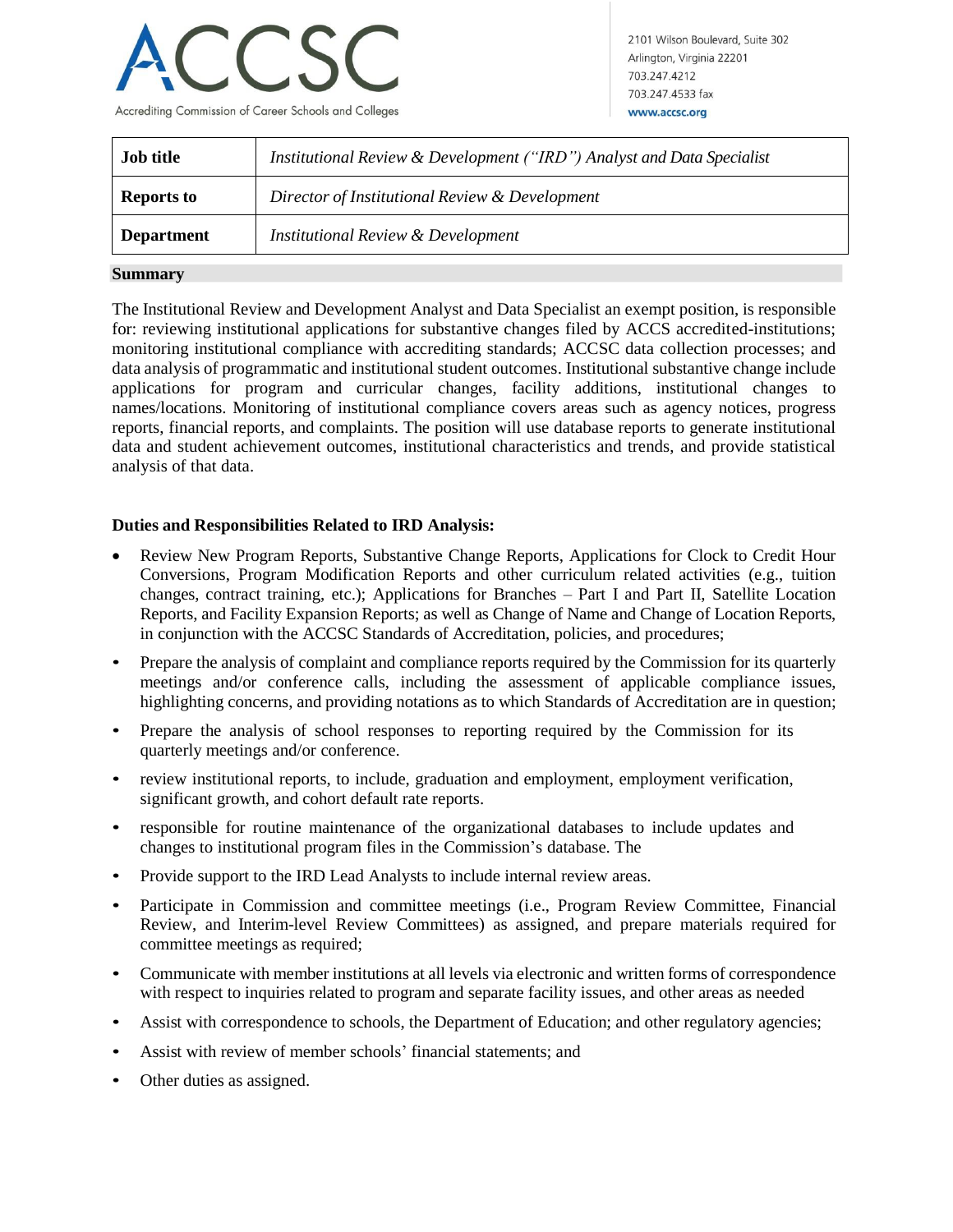## **Duties and Responsibilities Related to Data Analysis:**

- Data collection using data collection programs and analysis of data to create final statistical analysis and accurate reports and present the findings, as needed, using Statistical Package for Social Sciences ("SPSS");
- Integrate and utilize statistical knowledge and analysis skills to help collect, measure, organize and analyze data;
- Create and apply accurate procedures to collecting datasets;
- Write queries and reports and making data presentations to the ACCSC Board of Directors;
- Find and remove corrupted data and apply fixes to coding errors and data collection problems;
- Maintain and as necessary help develop database data systems;
- Ensure data is collected in a readable and usable format;
- Perform statistical analysis (e.g., descriptive, relational, predictive) related to institutional and student characteristics as well as student achievement outcomes for accreditation purposes; and
- Establish protocols to ensure and preserve data integrity.

## **Qualification Guidelines:**

- Bachelor's degree in Mathematics, Statistics, Computer Science, Information Management, or Economics (Master's degree preferred);
- 2 years experience (associated with educational and/or curriculum review preferred);
- Proficiency in statistics and statistical packages like Excel, SPSS, VBA, and Access to be used for data set analyzing and generating reports;
- Must demonstrate an ability to:
	- Communicate and listen effectively in multiple forms and formats (e.g., oral and written);
	- Work effectively and responsibly both independently and as part of a dynamic team; and
	- Must be available to travel at least one to two weeks per year.

This is an exempt position.